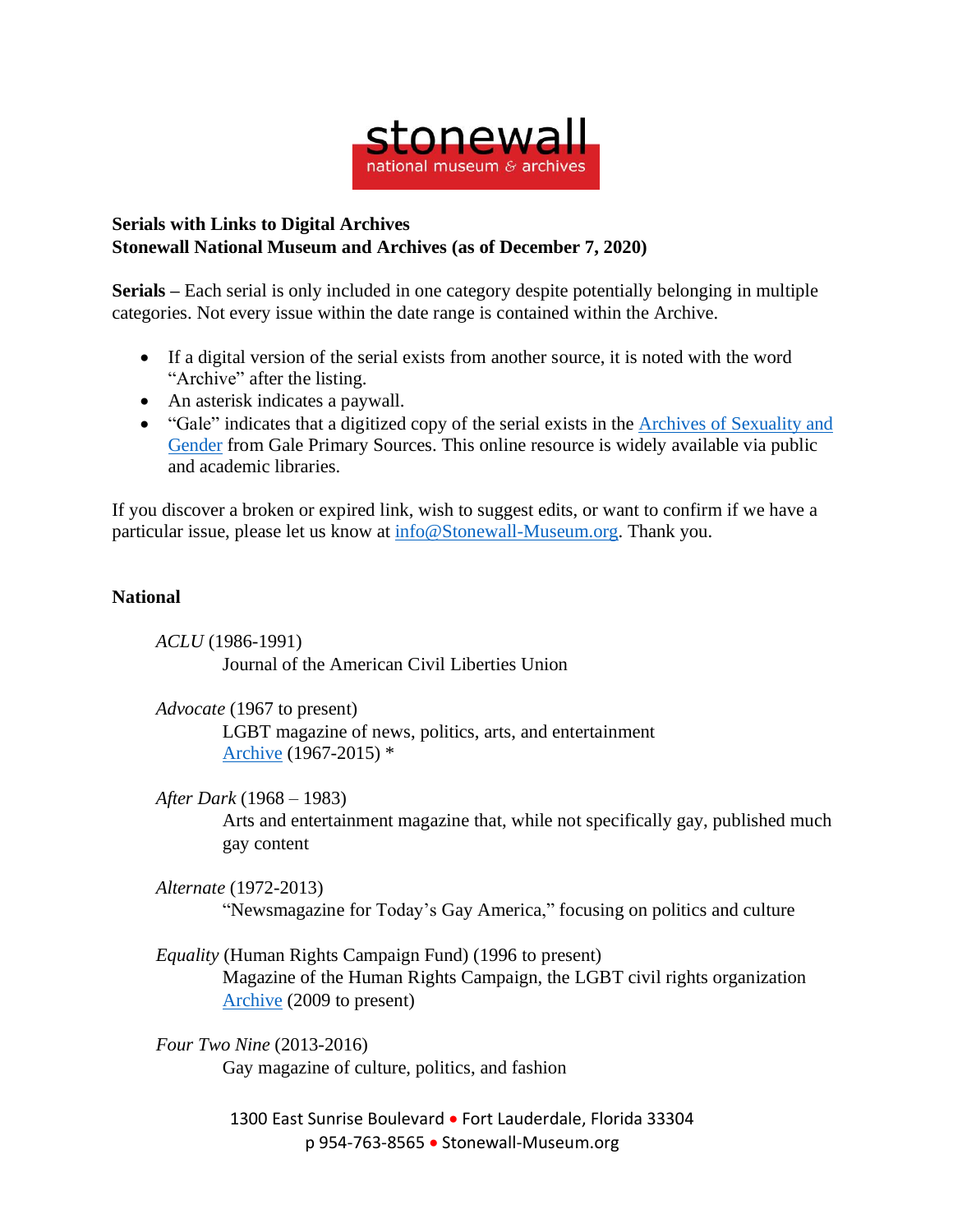*GayWebMonkey* (2004-2006)

Magazine about gay and lesbian life, trends, and happenings on the Internet

- *Genre* (1991-2008) Gay lifestyle and entertainment magazine
- *Gentlemen's Quarterly (GQ)* (1976-1988) Men's magazine of fashion, style, fitness, and culture [Archive](https://flipster.ebsco.com/magazine/gq-gentlemens-quarterly) \*
- *Hero* (1998-2001) LGBT magazine of news, culture, lifestyle, and politics
- *Instinct* (1999-2015) Gay lifestyle and entertainment magazine
- *Intelligence Report* (Southern Poverty Law Center) (1994 to present) Periodical tracking the radical right in the United States [Archive](https://www.splcenter.org/intelligence-reports) (1998 to present)
- *LeGambit* (1992-2000) Newsletter of the National Gay SIG of American Mensa
- *MetroSource* (1990 to present) Gay and lesbian lifestyle and entertainment magazine [Archive](https://issuu.com/metrosource) (2016 to present)
- *National Association of LGBT Community Centers* (2004-2005) Newsletter of this organization
- *National Gay and Lesbian Task Force News* (1976-2008) Newsletter of the National Gay and Lesbian Task Force
- *Newswest* (1975-1977)

Los Angeles-based newspaper covering politics, culture, and entertainment Archive (Gale, 1975)

- *Noize/ Circuit Noize* (1996-2010) Worldwide guide to gay circuit parties [Archive](https://noize.buzz/issues/cn35full.pdf) (2003)
- 1300 East Sunrise Boulevard Fort Lauderdale, Florida 33304 p 954-763-8565 • Stonewall-Museum.org *OMG* (2009-2011) Lifestyle and news magazine for the gay and lesbian community